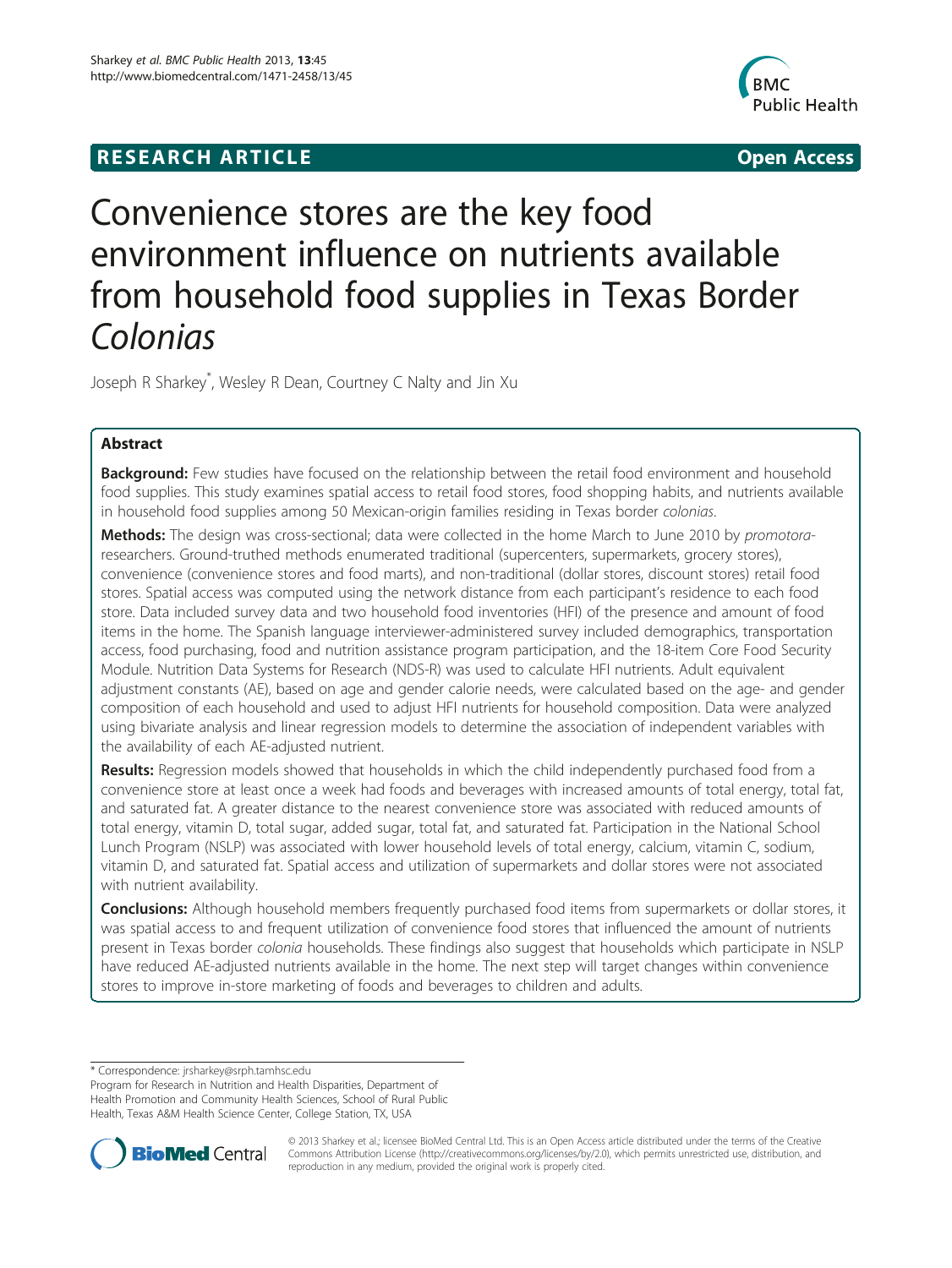# Background

Nutrition-related health conditions, such as obesity and type 2 diabetes, are increasing among Mexican-origin children and adolescents [\[1,2\]](#page-6-0). Risk factors include increased intakes of energy-dense and nutrient-poor foods, such as fats, salty snacks, desserts, and sugar-sweetened beverages. For poor populations, energy-dense foods may also be more affordable and accessible [[3](#page-6-0)-[5\]](#page-6-0). Social-ecological approaches suggest access to multiple levels of the food environment underpin nutritional health [\[6](#page-6-0)]. However, the preponderance of published studies focuses on access to larger stores in the retail food environment, especially supermarkets [\[3,7-14\]](#page-6-0). Smaller community and neighborhood retail food venues may exert a greater influence on the acquisition of household food supplies [\[15,16](#page-6-0)], especially for limited resource families in rural/underserved areas [[3,17](#page-6-0)]. Neighborhood food stores, such as convenience stores, are ubiquitous, smaller in size and carry fewer fresh and healthier food items [[3,](#page-6-0)[18-20\]](#page-7-0).

Household food supplies, which have shown intramonth volatility in presence and amount of specific foods [[21\]](#page-7-0), may serve as an intermediary between the retail food environment and dietary intake [\[15](#page-6-0)[,22,23](#page-7-0)]. Household availability of energy, nutrients, and foods may be one of the most critical determinants of dietary intakes and a target for intervention work [\[24-29](#page-7-0)]. Factors that may influence household food resources include spatial access to traditional, convenience, and nontraditional retail food stores, transportation, timing and amount of household income, cultural repertoires, foodrelated household technology, and the household environment (e.g., refrigeration and storage) [\[21,30,31\]](#page-7-0).

Research has examined the neighborhood food environment and its association with dietary intake [\[32-36](#page-7-0)], but not its association with household food availability, especially at the nutrient level [\[30](#page-7-0)]. Few studies have focused on the relationship between the retail food environment and household food supplies [\[30\]](#page-7-0). Thus, our study examined spatial access to traditional, convenience, and non-traditional retail food stores, food shopping habits, and nutrients available in household food supplies among 50 Mexican-origin families that reside in Texas border colonias.

# Methods

# Study setting and participants

The study was conducted in colonias in Hidalgo County, located in the Lower Rio Grande Valley of Texas along the U.S.-Mexico border. Ground-truthed methods were employed to enumerate the presence of traditional, convenience, and non-traditional retail food stores [\[3](#page-6-0)[,37](#page-7-0)]. Trained observers systematically drove all the streets/ roads within the study area, identified specific types of traditional (supercenters, supermarkets, and grocery

stores), convenience (convenience stores and food marts), and non-traditional retail food stores (dollar stores), and collected data for determination of geographic coordinates.

Study participants were recruited by promotora-researchers (indigenous, State of Texas-certified community health workers trained in research methodologies) from spatiallyidentified areas and provided consent to participate in the study. Details on eligibility (mothers with at least one child 6–11 years living at home) and recruitment have been described elsewhere [\[38\]](#page-7-0). All materials and protocols were approved by the Texas A&M University Institutional Review Board.

# Data collection

This analysis focuses on data collected March to June 2010 from all 50 mothers during two in-home visits (twoweek interval): survey data from the first visit and two household food inventories (HFI). All survey data were collected from the mother in Spanish, the language spoken in all participants' homes. The interviewer-administered survey included demographics (age, education, self-identified ethnicity, marital status, nativity, household composition, and household income), access to transportation (car ownership and car availability during the day), food purchasing from a main grocery store (frequency), dollar or discount store (frequency), and convenience store (the frequency at which food was purchased for the household, the frequency food was purchased food for child, and the frequency at which the child purchased food on his/her own), food and nutrition assistance program participation (Supplemental Nutrition Assistance Program [SNAP], Special Supplemental Nutrition Program for Women, Infants and Children [WIC], School Breakfast Program [SBP], and National School Lunch Program [NSLP]), and the 18-item Core Food Security Module, which classified households as being food secure, moderately food secure, low food secure, or very low food secure [\[39\]](#page-7-0).

# Household food inventory (HFI)

The HFI, which included 252 items, was modified for a prior HFI project in Texas border colonias to include regional and cultural food items [[21\]](#page-7-0). Promotora-researchers received two full days of training and pretesting prior to completing two detailed inventories of household food supplies (two-week interval) in the homes of study participants. The HFI documented the presence and amount (number or weight) of the following food categories: verdura fresca (fresh vegetables), fruta fresca (fresh fruit), cereales (cereals), pan, pasteles, galletas saladas y galletas (bread, cakes, crackers, and cookies), tortillas, pasta y arroz (tortillas, pasta and rice), leche, lechería, helado, yogur y queso (milk, dairy, ice cream,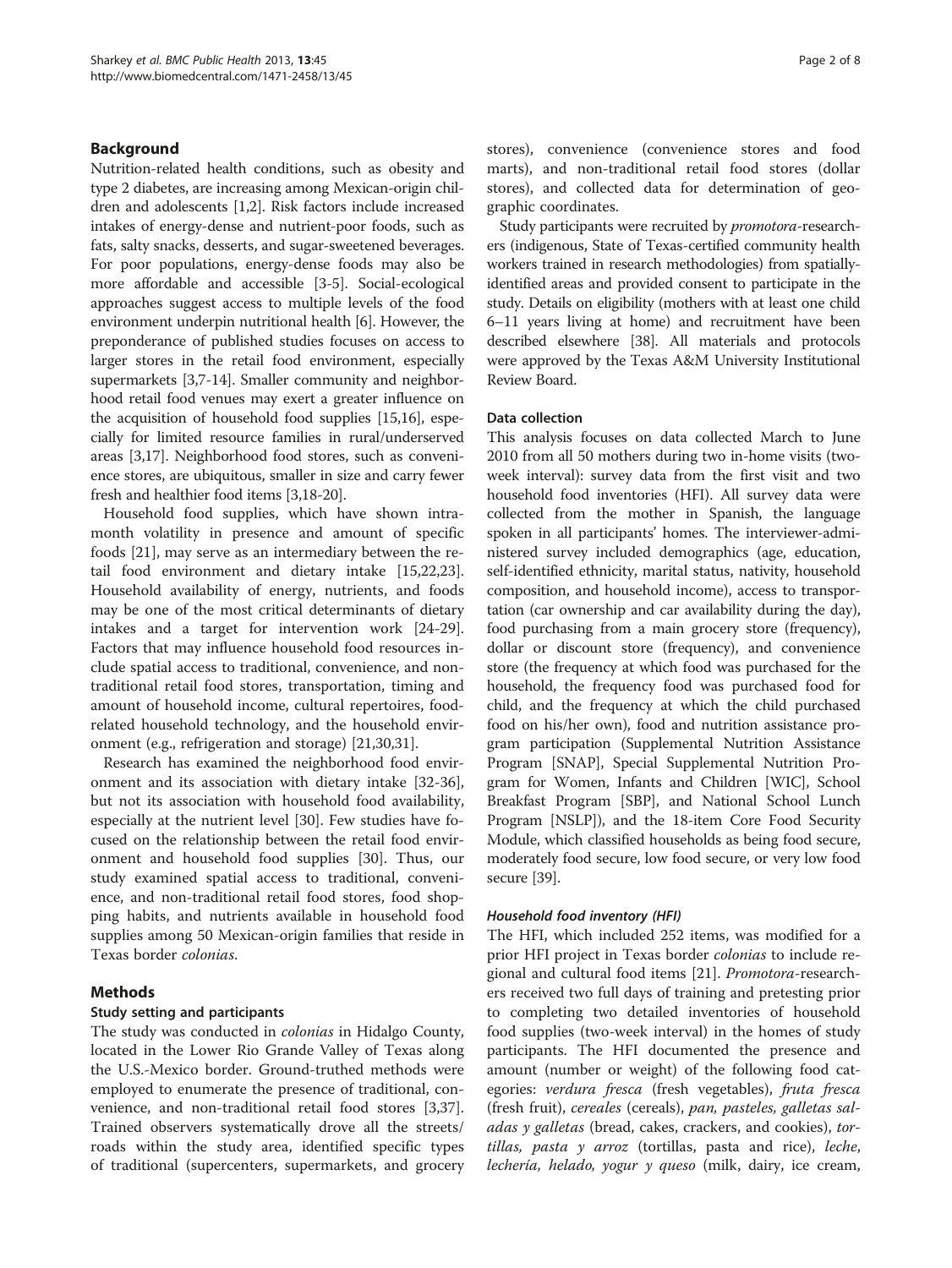yogurt, and cheese), carne, carne de aves, jamóny salchichas, frescas o congeladas (fresh or frozen meat, poultry, ham and sausage), mariscos, frescos, congelados o enlatados (fresh, frozen or canned seafood,palomitas de maiz o papitas (popcorn and chips), legumbres (legumes), verduras enlatadas/frasco (canned or jarred vegetables), frutas enlatadas (canned fruit), sopas y consomes (soups and broths), bebidas (beverages), artículos de comida miscelánea (miscellaneous pantry items that excluded commercial baby food, infant formula, and condiments), verduras congeladas (frozen vegetables), frutas congeladas (frozen fruit), aceites y otras mantecas (oils and other fats). Canned fruit was identified as being packed in sirope espeso (heavy syrup) or sirope/jugo ligero (light syrup or juice). Hard copy HFI data were entered into Nutrition Data Systems for Research (NDS-R) 2009 for nutrient analysis. Two-time mean nutrient availability, with equal weighting for each of the two HFI, were calculated for each household for total energy, protein, dietary fiber, calcium, potassium, sodium, vitamin C, vitamin D, total sugars, added sugars, total fat, and saturated fat.

Spatial access was computed using a measure of network distance along the road network; network distance was calculated with ESRI's Network Analysis extension in ArcInfo 9.2 from each participant's residence to the geographic position in front of each food store. Two criteria of access were calculated for each participant: 1) proximity (minimum network distance) to nearest retail food stores by type, and 2) coverage (number of different retail food stores by type within one and three network mile buffers) [[40](#page-7-0)]. The buffer distances represent the areas of a long walk (one mile) and reachable by car (within 3 miles), and were used in prior work in Texas border colonias [[3\]](#page-6-0).

# Statistical analysis

All statistical analyses were conducted with Release 12 of Stata Statistical Software (College Station, TX). Descriptive statistics were calculated for demographics, access to transportation, food purchasing, food and nutrition assistance program participation, the 18-item Core Food Security Module, and spatial access to food stores (proximity and coverage). Nutrient availability in household food supplies was calculated using an adultequivalent adjustment for household composition. To account for gender- and age-specific differences in calorie needs, adult-equivalent adjustment constants were calculated using MyPyramid Food Intake Pattern Calorie Levels [\[41\]](#page-7-0) as follows: 1) calorie level for reference group was calculated by averaging the MyPyramid calorie levels for males 19-50 years, using sedentary and moderate activity levels; 2) gender-specific levels were calculated for specific age groups (2–3 y, 4–8 y, 9–13 y, 14–18 y,

19–50 y, 51–60 y, and  $>60$  y); and 3) adult-equivalent constants were calculated as a ratio between genderand age-specific calorie levels and the 19–50 y male reference. Total adult equivalents were calculated for each household by summing the adult-equivalent adjustments for the household members (children and adults). The adult-equivalent (AE)-adjusted household food availability was calculated by dividing the average of the two HFIs by the household total adult equivalents. Bivariate correlations with AE-adjusted household nutrient availability were estimated using Pearson's product–moment correlation. Separate linear regression models were estimated to determine the association of independent variables with the availability of each AE-adjusted nutrient. Statistically significant ( $p < 0.05$ ) variables from the bivariate correlation estimations were simultaneously entered. Backward elimination strategy was used to sequentially remove statistically non-significant variables to obtain the "best" set of independent variables [[42](#page-7-0)].

# Results

Table [1](#page-3-0) shows descriptive statistics for the sample, based on the mothers' responses to the Spanish-language survey. All participants considered themselves to be Hispanic or Mexican; 94% were born in Mexico. Thirty-nine women reported their household income below 50% of the Federal Poverty Level (FPL), with another 16% at 50-74% FPL. Less than 60% of the households participated in the National School Lunch Program (NSLP). Almost threefourths of the households were considered low or very low food secure − formerly known as food insecure with hunger. Sixty percent of the mothers used a main grocery store at least once a week and 30% purchased food from a dollar or discount store at least once a week. Convenience stores were a frequent source of food items (at least once a week). Forty-four percent did not have a car available during the day, 84% reported purchasing food from a convenience store for their child and 26% reported their child purchased food from a convenience store on their own at least once a week.

The average of two household food inventories (HFI) was used to calculate the overall availability of nutrients from household food supplies. Nutrient availability within each household was adjusted using adult-equivalent constants for household members. The mean total adult equivalents in this sample was  $4.11$  (SD = 1.04), median = 3.97, range 2.11-6.93. Unadjusted and AE-adjusted nutrients available in the homes are shown in Table [2](#page-4-0). Using measures of proximity (distance to nearest store) and coverage (number of different stores within one or three miles from each residence), there was significantly greater access to convenience stores  $(p \text{ <0.001})$  than any other type of food store (Table [3\)](#page-4-0). In bivariate correlations (data not shown), distance to the nearest convenience store was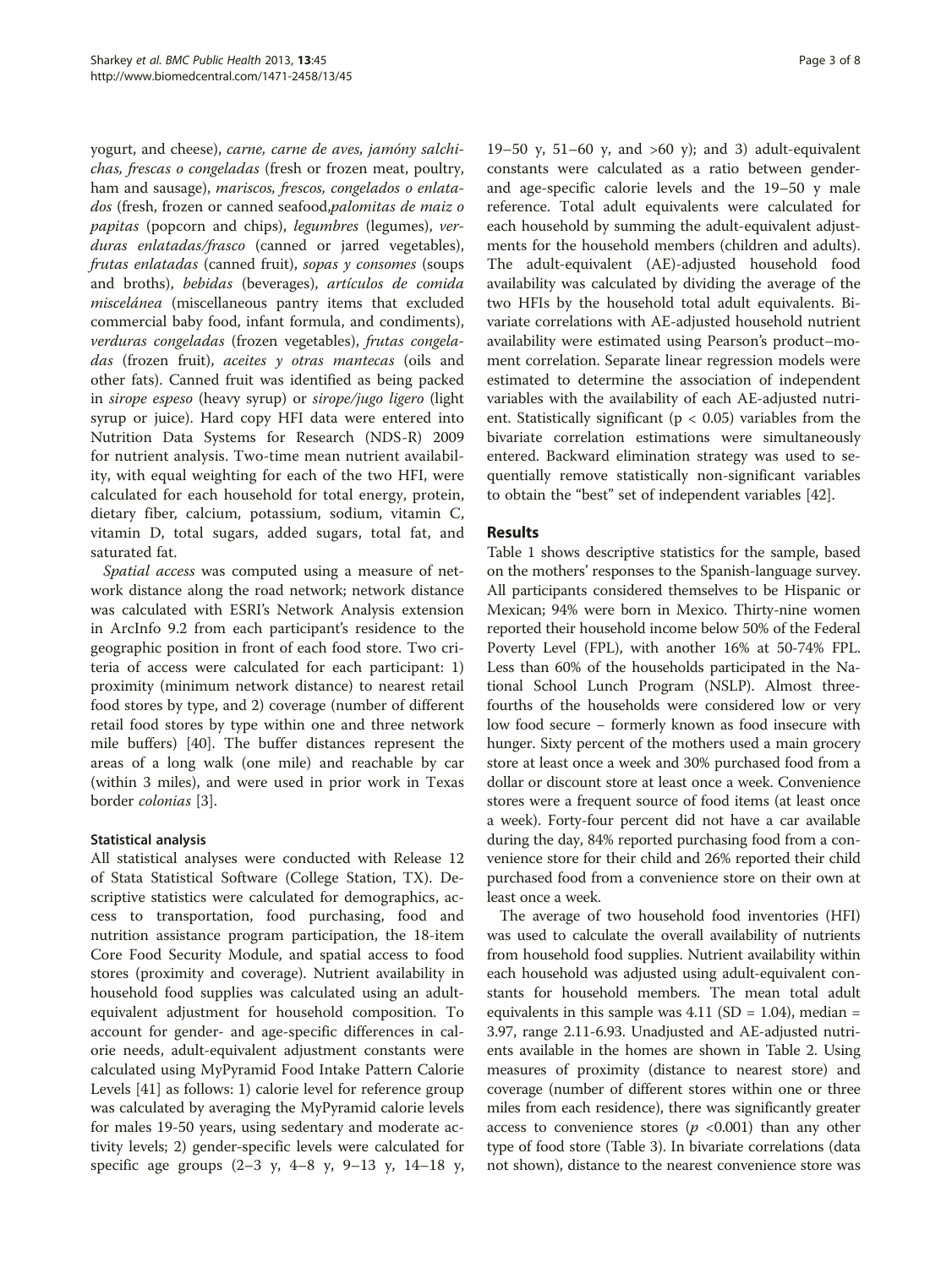|                                                                             | Mean $\pm$ SD  | % (n)   |
|-----------------------------------------------------------------------------|----------------|---------|
| Age, y <sup>a</sup>                                                         | $35.2 \pm 7.0$ |         |
| Education, y                                                                | $8.5 \pm 3.1$  |         |
| Ethnicityb                                                                  |                |         |
| Hispanic                                                                    |                | 32 [16] |
| Mexican                                                                     |                | 68 [34] |
| Married <sup>c</sup>                                                        |                | 82 [41] |
| Country of birth                                                            |                |         |
| Mexico                                                                      |                | 94 (47) |
| Household composition <sup>d</sup>                                          | $5.7 \pm 1.5$  |         |
| Household income, % FPL <sup>e</sup>                                        |                |         |
| < 50                                                                        |                | 78 [39] |
| $50 - 74$                                                                   |                | 16[8]   |
| $75 - 99$                                                                   |                | 2[1]    |
| $100 - 130$                                                                 |                | 4 [2]   |
| Car ownership                                                               |                | 80 [40] |
| Car availability during the day                                             |                | 56 [28] |
| Nutrition program participation                                             |                |         |
| SNAP                                                                        |                | 88 (44) |
| <b>WIC</b>                                                                  |                | 58 [29] |
| SBP                                                                         |                | 96 (48) |
| <b>NSLP</b>                                                                 |                | 58 [29] |
| Food security status <sup>t</sup>                                           |                |         |
| Food secure                                                                 |                | 6 [3]   |
| Moderate food security                                                      |                | 20 [10] |
| Low food security                                                           |                | 40 [20] |
| Very low food security                                                      |                | 34 [17] |
| Use of main grocery store                                                   |                |         |
| At least once/week                                                          |                | 60 [30] |
| Use of dollar store for food                                                |                |         |
| At least once/week                                                          |                | 30 [15] |
| Use of convenience store                                                    |                |         |
| Eat food from convenience store at least once/week                          |                | 78 [39] |
| Purchase food from convenience store for child at least once/week           |                | 84 [42] |
| Child purchases food from convenience store on their own at least once/week |                | 26 [13] |

#### <span id="page-3-0"></span>Table 1 Characteristics of participant households ( $n = 50$ ), using mothers' responses to in-home survey

NSLP = National School Lunch Program; SNAP = Supplemental Nutrition Assistance Program; SBP = School Breakfast Program; WIC = Special Supplemental Program for Women, Infants and Children.

as of June 2010.

**b** self-identified.

 $c$  Married or living with a partner.

<sup>d</sup> Total of adults and children living in the household.

<sup>e</sup> Based on 2010 criteria using household income and household composition.

<sup>f</sup> Based on 18-item USDA Food Security Module.

the only proximity measure associated with the AEadjusted household food supply (total energy, sodium, vitamin D, total sugars, added sugar, total fat, and saturated fat); proximity to the nearest traditional or nontraditional food store was not correlated with any of the household nutrients. Similarly, there was no correlation between coverage of traditional or non-traditional food stores and household nutrients. However, coverage measures for convenience stores were correlated with household availability of vitamin D, total sugars, and added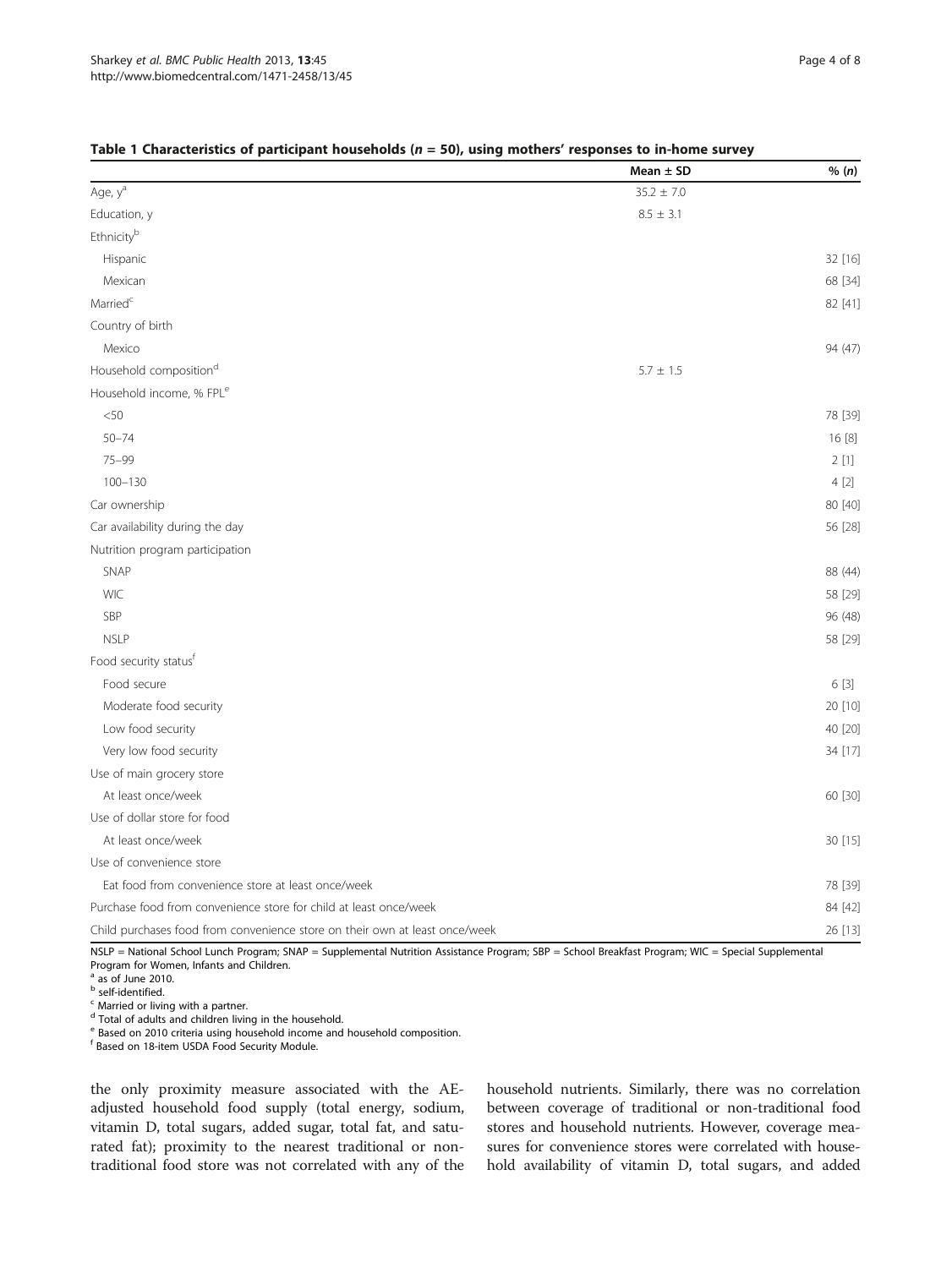|                  | Household nutrient availability |           | AE-Adjusted household nutrient availability |          |  |  |
|------------------|---------------------------------|-----------|---------------------------------------------|----------|--|--|
|                  | Mean $\pm$ SD                   | Median    | Mean $\pm$ SD                               | Median   |  |  |
| Energy, kcal     | $119,899 \pm 37,678$            | 117,320   | $30,566.3 \pm 10,992.9$                     | 30,002.9 |  |  |
| Protein, q       | $3,363.4 \pm 1,180.7$           | 3,181.7   | $865.0 \pm 373.9$                           | 832.4    |  |  |
| Dietary fiber, q | $681.2 \pm 354.9$               | 943.7     | $256.0 \pm 126.3$                           | 235.2    |  |  |
| Calcium, mg      | $20,516.9 \pm 7,057.4$          | 20,531.7  | $5,307.4 \pm 2,271.7$                       | 4,704.1  |  |  |
| Potassium, mg    | $108,649.7 \pm 42,659.4$        | 99,325.3  | $28,225.4 \pm 13,399.9$                     | 25,688.4 |  |  |
| Sodium, mg       | $110,220.5 \pm 40,885.3$        | 106,262.4 | $28,600.4 \pm 12,965.3$                     | 28,416.6 |  |  |
| Vitamin C, mg    | $2,964.4 \pm 1,370.4$           | 2,570.3   | $767.4 \pm 400.0$                           | 673.5    |  |  |
| Vitamin D, µg    | $184.2 \pm 64.4$                | 181.1     | $47.7 \pm 20.7$                             | 44.8     |  |  |
| Total sugars, g  | $2,920.9 \pm 1,288.2$           | 2,766.5   | $750.5 \pm 341.8$                           | 712.3    |  |  |
| Added sugars, g  | $2,133.8 \pm 1,240.3$           | 1,692.4   | $541.2 \pm 294.6$                           | 501.8    |  |  |
| Total fat, q     | $6,911 \pm 2,559.2$             | 6,905.4   | $1,753.7 \pm 691.6$                         | 1,722.3  |  |  |
| Saturated fat, q | $2,026.1 \pm 748.1$             | 2,018.4   | $515.6 \pm 206.0$                           | 504.3    |  |  |

<span id="page-4-0"></span>Table 2 Nutrient availability in 50 households based on two household food inventories – unadjusted and AEadjusted<sup>1</sup>

<sup>1</sup> AE-Adjusted (Adult-Equivalent Adjusted) using adult-equivalent adjustment constants for each household.

# Table 3 Spatial accessibility to food for the participant households ( $n = 50$ )

|                                            | Mean ± Standard Deviation | Median  |  |
|--------------------------------------------|---------------------------|---------|--|
| Proximity (distance in miles) <sup>a</sup> |                           |         |  |
| <b>Traditional Food Stores</b>             |                           |         |  |
| Supermarkets                               | $5.0 \pm 2.5$             | 5.5     |  |
| Convenience                                |                           |         |  |
| Convenience stores/food marts              | $0.75 \pm 0.56$           | 0.67    |  |
| Non-Traditional Food Stores                |                           |         |  |
| Dollar Stores                              | $3.1 \pm 1.8$             | 2.3     |  |
| Coverage - 1 Mile <sup>b</sup>             |                           |         |  |
| Traditional Food Stores                    |                           |         |  |
| Supermarkets                               | $0.06 \pm 0.24$           | $\circ$ |  |
| Convenience                                |                           |         |  |
| Convenience stores/food marts              | $3.3 \pm 2.4$             | 2.5     |  |
| Non-Traditional Food Stores                |                           |         |  |
| Dollar Stores                              | $0.1 \pm 0.3$             | 0       |  |
| Coverage $-$ 3 Miles <sup>c</sup>          |                           |         |  |
| Traditional Food Stores                    |                           |         |  |
| Supermarkets                               | $1.0 \pm 1.3$             | $\circ$ |  |
| Convenience                                |                           |         |  |
| Convenience stores/food marts              | $25.6 \pm 8.6$            | 29.5    |  |
| Non-Traditional Food Stores                |                           |         |  |
| Dollar Stores                              | $1.7 \pm 1.6$             | 1.5     |  |

<sup>a</sup> Network distance calculated from the residence of each of the 50 participant families to the nearest food store.

**b Number of different food stores by store type within 1 network mile of the residence.** 

<sup>c</sup> Number of different food stores by store type within 3 network miles of the residence.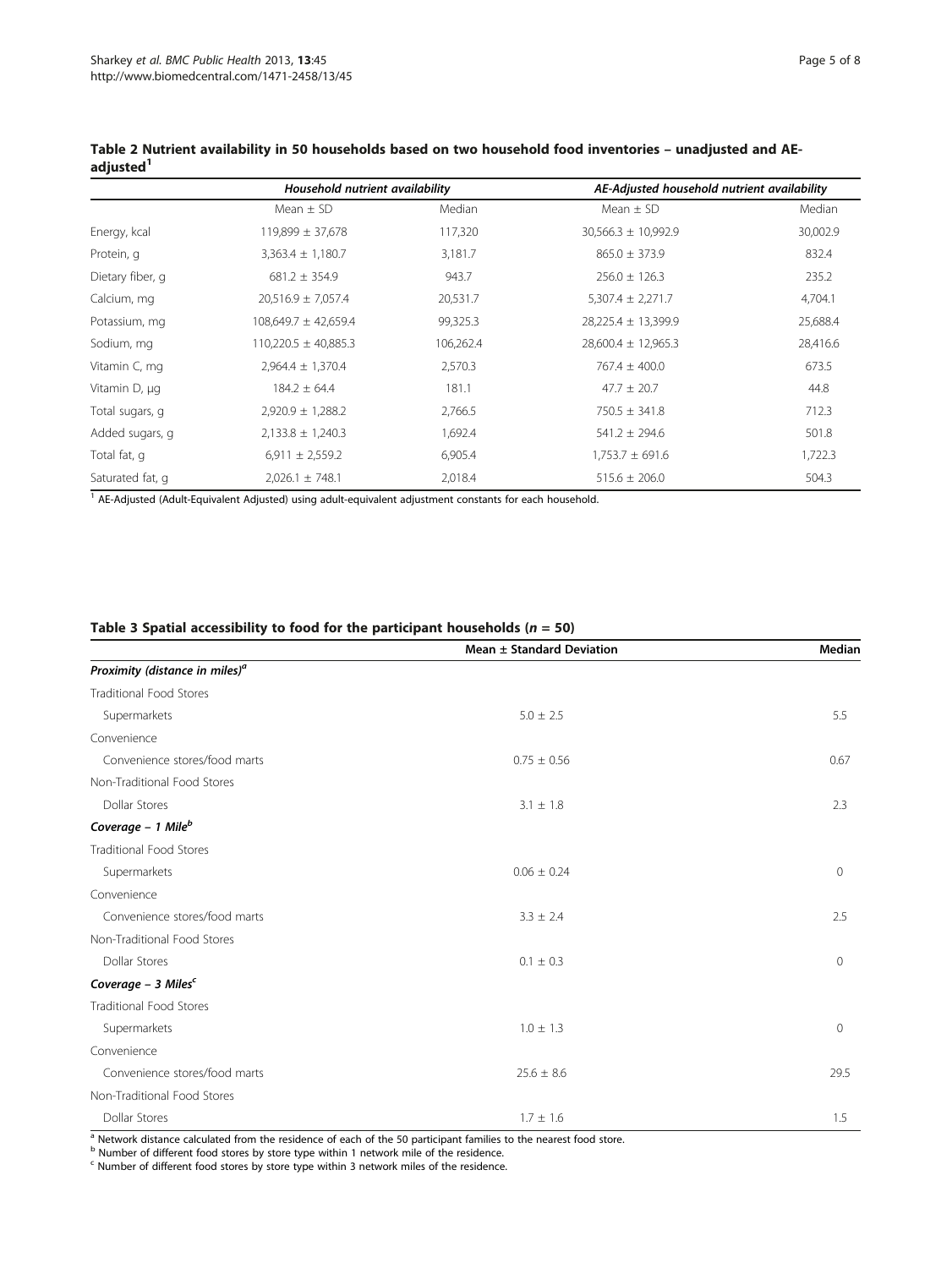sugar. Participation in WIC was positively associated with Vitamin D, while participation in NSLP was associated with lower AE-adjusted household levels of total energy, protein, dietary fiber, calcium, potassium, vitamin C, sodium, vitamin D, total fat, and saturated fat. None of the food security categories were associated with household availability of any of the nutrients. Among shopping behaviors, only child's purchase of food from a convenience store on their own was positively associated with household availability of energy, protein, fat, and saturated fat.

Estimates from AE-adjusted linear regression models are shown in Table 4. Participation in the NSLP was associated with lower AE-adjusted levels of total energy, calcium, vitamin C, sodium, vitamin D, and saturated fat. Child's purchasing of foods from convenience stores at least once a week was associated with greater household levels of total energy, total fat, and saturated fat. Distance to the nearest convenience store was associated with household availability of nutrients. Greater distance was significantly associated with lower availability of total energy, vitamin D, total sugar, added sugar, total fat, and saturated fat.

#### **Discussion**

This study builds on prior work which demonstrated that convenience stores provide greater spatial access (distance and number of shopping opportunities) than traditional food stores [[3,12\]](#page-6-0), and convenience stores expose children and families to a larger assortment of lesshealthy foods and beverages compared to healthier options [\[19](#page-7-0)]. However, few studies have attempted to examine the relationship between retail food stores and the availability of nutrients in the household. Findings from the current study expand the understanding of the relationship between the local food environment and household nutrient availability. This is apparently the first study to document the relationships of food store access, food shopping behaviors, food and nutrition assistance programs, and AE-adjusted nutrients present in the household.

There are a number of key findings. First, spatial access, in terms of proximity (distance to the nearest food store), was significant only for convenience stores, not for traditional (supercenters, supermarkets, or grocery stores) or non-traditional food stores (dollar or discount stores). A greater distance to the nearest convenience store was associated with reduced household amounts of total energy, vitamin D, total sugar, added sugar, total fat, and saturated fat. Second, frequency of shopping at a main grocery store or dollar/discount store was not associated with household food supplies; however, households in which the child purchased food from a convenience store on his/her own at least once a week had increased amounts of total energy, protein, sodium, fat, and saturated fat. Finally, NSLP participation was associated with lower amounts of present nutrients compared to households that did not participate in the NSLP. This suggests that households that participate in NSLP may reduce their household food supplies since meals are provided for their children in school. It could also be that despite NSLP participation, households are still nutrient poor, in the sense that it is helpful to participating children, but it does not extend to other household members. Overall, these findings document that access and utilization of convenience stores reflect nutrient availability in household food supplies among limited-resource families living in Texas border colonias.

The findings are relevant, given that these areas have limited access to supermarkets or stores that offer a variety of foods and residents thus rely on small stores that are conveniently located for frequent replenishment of food and beverage items [[3,](#page-6-0)[21,43\]](#page-7-0). It is important to keep in mind that convenience stores are a valuable element of the food environment that provide children and families with increased exposure to sugar-sweetened beverages and snack foods [\[19\]](#page-7-0). Interestingly, food security and household income were not associated with household food supplies, and were dropped from the final models. The one non-convenience store food source that was associated with household nutrient

Table 4 Association of sample characteristics and spatial access to convenience stores with adult-equivalent adjusted household availability of nutrients from food

|                                                                 | Enerav<br>(kcal)      | Protein<br>(q) | Fiber (q) | (mq)      | Dietary Calcium Potassium Vitamin Sodium Vitamin<br>(mq) | $C \text{ (mg)}$       | (mq)   | $D(\mu q)$                                  | Total       | Added<br>Sugar (g) Sugar (g)                                           | Total<br>Fat (g)      | Total<br>SFA (q)      |
|-----------------------------------------------------------------|-----------------------|----------------|-----------|-----------|----------------------------------------------------------|------------------------|--------|---------------------------------------------|-------------|------------------------------------------------------------------------|-----------------------|-----------------------|
| NSLP <sup>a</sup>                                               | $-62282$ <sup>*</sup> | $-2135$        | $-634$    | $-1366.7$ | $-5570.1$                                                | $-328.7$ <sup>**</sup> |        | $-9506$ <sup>**</sup> $-14.9$ <sup>**</sup> | $-69.0$     | $-10.7$                                                                | $-334.6$              | $-130.2$ <sup>2</sup> |
| Convenience -<br>Child <sup>b</sup>                             | 8081.8                | 234.7          | 35.2      | 694.9     | 6364.3                                                   | 4.3                    | 5361.5 | 3.8                                         | 97.4        | 45.5                                                                   | $620.1$ <sup>**</sup> | $138.8^{\circ}$       |
| Convenience Store <sup>c</sup> $-6767.3$ <sup>**</sup> $-139.8$ |                       |                | $-35.7$   | $-520.1$  | $-4751.2$                                                | $-50.7$                |        | $-5214.8$ $-9.9$ <sup>**</sup>              | $-266.7***$ | $-233.8$ <sup>***</sup> $-381.5$ <sup>**</sup> $-124.4$ <sup>***</sup> |                       |                       |
| $R^2$                                                           | 0.343                 | 0.234          | 0.122     | 0.147     | 0.145                                                    | 0.184                  | 0.259  | 0.248                                       | 0.228       | 0.202                                                                  | 0.340                 | 0.348                 |

SFA = Saturated Fatty Acid.

<sup>a</sup> Participate in the National School Lunch Program.

b Child purchases food from a convenience on own at least once a week.

<sup>c</sup> Network distance from the residence to the nearest convenience store.

Statistically significant at  $p < 0.05$  \*\*  $p < 0.01$  \*\*\*  $p < 0.001$ .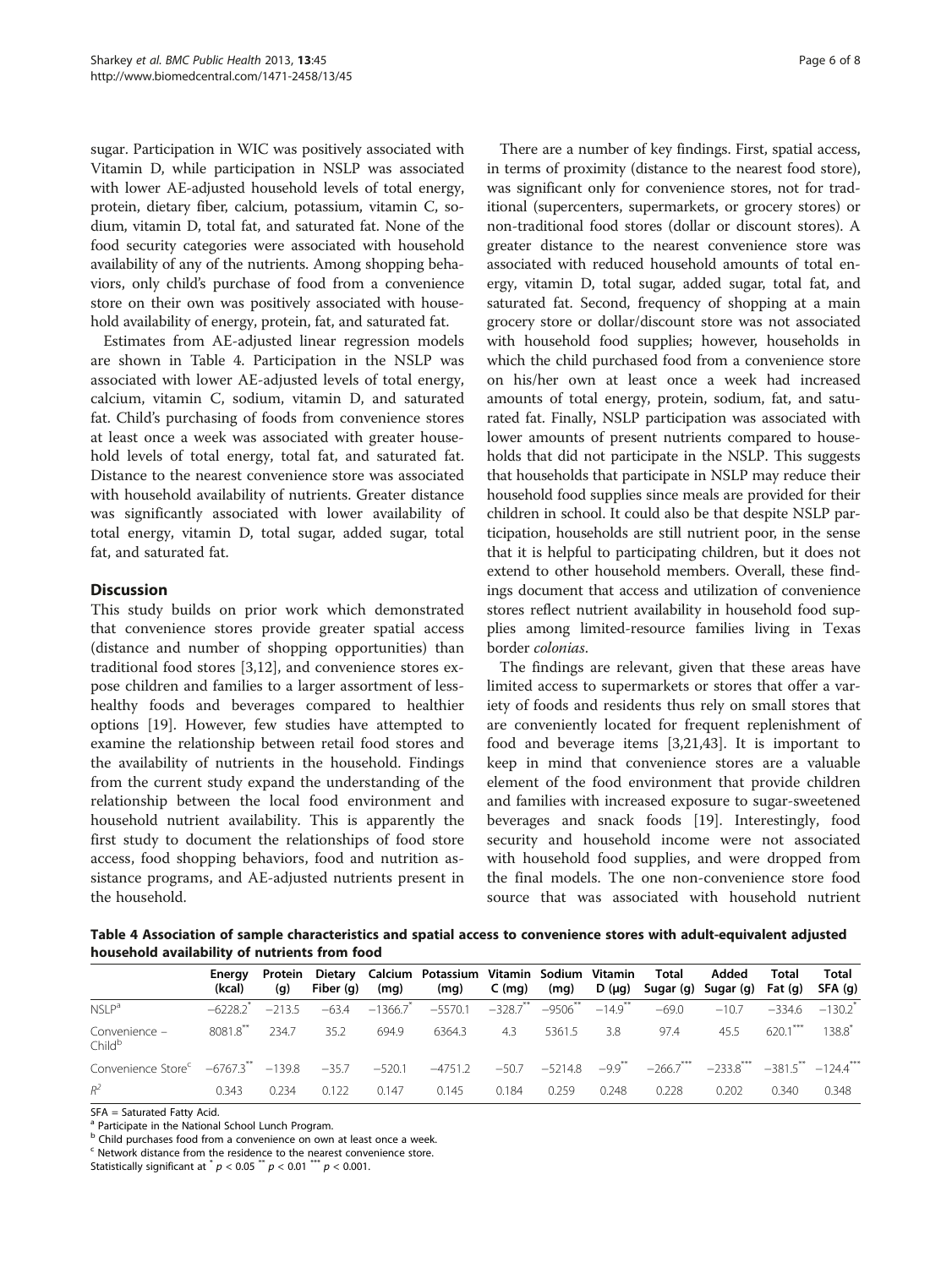<span id="page-6-0"></span>availability was the National School Lunch Program and its important role in bolstering household food supplies among vulnerable populations should be emphasized and further examined in future research.

There are a number of strengths to this study, including understanding the experiences of a hard-to-reach Mexican-origin sample, use of Spanish-language data collected in the home by trained promotora-researchers, nutrient analyses from multiple, comprehensive inventories of household food supplies, AE-adjustment of household supplies, and ground-truthed identification and geocoding of traditional, convenience, and nontraditional retail food stores. To our knowledge, this is the first study to examine a relationship between access to and utilization of convenience stores and nutrient availability within home food supplies. However, there are a number of limitations that warrant mention, such as small sample size, cross-sectional study design, and lack of seasonal variation. Despite such limitations, the research is a valuable contribution to the literature and researchers' and policy-makers' understanding of the role of convenience stores on household food supplies among Mexican-origin colonia dwellers.

#### Conclusion

The results of this study further our understanding of the retail food environment's influence on household food supplies, an important mediator between the retail food environment and dietary intake. Results indicate convenience stores are an important food source among limited resource Mexican-origin families who are at great risk for poor nutrition and nutrition-related health conditions. Now considered to be a major part of the food environment, convenience stores or food marts offer increased access to beverages and food items, especially in rural and underserved areas [\[19](#page-7-0)]. These food venues provide culturally-accepted food with greater convenience than traditional and non-traditional food stores. The next step will be to determine what physical, economic, and sociocultural changes within small stores need to be made in order to improve the food environment at large as well as the nutritional content of household food supplies for colonia residents.

#### Abbreviations

FPL: Federal Poverty Level; NSLP: National School Lunch Program; SFA: Saturated Fatty Acid; SNAP: Supplemental Nutrition Assistance Program; WIC: Special Supplemental Nutrition Program for Women, Infants and Children.

#### Competing interests

The authors declare that they have no competing interests.

#### Authors' contributions

JRS designed the study, and worked on the development of the instrument and the protocol for collection of data. JRS and WRD wrote the first draft of

the paper. JX calculated the AE-adjustment constants. JRS, WRD, CCN, and JX read and approved the final manuscript.

#### Acknowledgements

Support for this project was provided by the Robert Wood Johnson Foundation Healthy Eating Research Program (#66969), National Institutes of Health (NIH)/National Center on Minority Health and Health Disparities (# 5P20MD002295), Cooperative Agreement #1U48DP001924 from the Centers for Disease Control and Prevention, Prevention Research Centers Program through Core Research Project and Special Interest Project Nutrition and Obesity Policy Research and Evaluation Network, and USDA RIDGE Program, subaward (#018000-321470-02) through Southern Rural Development Center, Mississippi State University. The content is solely the responsibility of the authors and does not necessarily represent the official views of the Robert Wood Johnson Foundation, NIH, CDC, and USDA-ERS. We would like to thank the promotora-researchers (Maria Davila, Thelma Aguillon, Hilda Maldonado, Maria Garza, and Esther Valdez); the mothers and children who participated in the project; and the data entry team (Jenny Becker Hutchinson, Kelli Gerard, Leslie Puckett, and ShinDuk Lee).

#### Received: 25 June 2012 Accepted: 7 January 2013 Published: 17 January 2013

#### References

- Ogden CL, Carroll MD, Curtin LR, Lamb MM, Flegal KM: Prevalence of High Body Mass Index in US Children and Adolescents, 2007–2008. JAMA 2010, 303:242–249.
- 2. Flegal KM, Ogden CL, Carroll MD: Prevalence and Trends in Overweight in Mexican-American Adults and Children. Nutr Rev 2004, 62:S144–S148.
- 3. Sharkey JR, Horel S, Han D, Huber JC: Association between Neighborhood Need and Spatial Access to Food Stores and Fast Food Restaurants in Neighborhoods of Colonias. Int J Health Geogr 2009, 8:9.
- 4. Drewnowski A: Fat and Sugar: An Economic Analysis. J Nutr 2003, 133:838S–840S.
- 5. Drewnowski A, Specter S: Poverty and obesity: the role of energy density and energy costs. Am J Clin Nutr 2004, 79:6-16.
- 6. Swinburn B, Egger G, Raza F: Dissecting Obesogenic Environments: The Development and Application of a Framework for Identifying and Prioritizing Environmental Interventions for Obesity. Prev Med 1999, 29:563–570.
- 7. Zenk SN, Schulz AJ, Israel BA, et al: Fruit and Vegetable Access Differs by Community Racial Composition and Socioeconomic Position in Detroit, Michigan. Ethn Dis 2006, 16:275–280.
- 8. Morland K, Diez Roux AV, Wing S: Supermarkets, Other Food Stores, and Obesity. Am J Prev Med 2006, 30:333–339.
- 9. Morland K, Wing S, Roux AD: The Contextual Effect of the Local Food Environment on Residents' Diets: The Atherosclerosis Risk in Communities Study. Am J Public Health 2002, 92:1761–1767.
- 10. Powell LM, Auld MC, Chaloupka FJ, O'Malley PM, Johnston LD: Association Between Access to Food Stores and Adolescent Body Mass Index. Am J Prev Med 2007, 33:S301–S307.
- 11. Powell LM, Slater S, Mirtcheva D, Bao Y, Chaloupka FJ: Food store availability and neighborhood characteristics in the United States. Prev Med 2007, 44:189–195.
- 12. Sharkey J, Horel S: Neighborhood Socioeconomic Deprivation and Minority Composition Are Associated with Better Potential Spatial Access to the Food Environment in a Large Rural Area. J Nutr 2008, 138:620–627.
- 13. Rose D, Richards R: Food store access and household fruit and vegetable use among participants in the US Food Stamp Program. Public Health Nutr 2004, 7:1081–1088.
- 14. Rose D, Hutchinson PL, Bodor N, et al: Neighborhood Food Environments and Body Mass Index. Am J Prev Med 2009, 37:214–219.
- 15. French SA, Shimotsu ST, Wall M, Gerlach AF: Capturing the Spectrum of Household Food and Beverage Purchasing Behavior: A Review. J Am Diet Assoc 2008, 108:2051–2058.
- 16. Sobal J, Bisogni CA: Constructing Food Choice Decisions. Ann Behav Med 2009, 38:S37–S46.
- 17. Cullen K, Baranowski T, Owens E, et al: Availability, Accessibility, and Preferences for Fruit, 100% Fruit Juice, and Vegetables Influence Children's Dietary Behavior. Health Educ Behav 2003, 30:615.